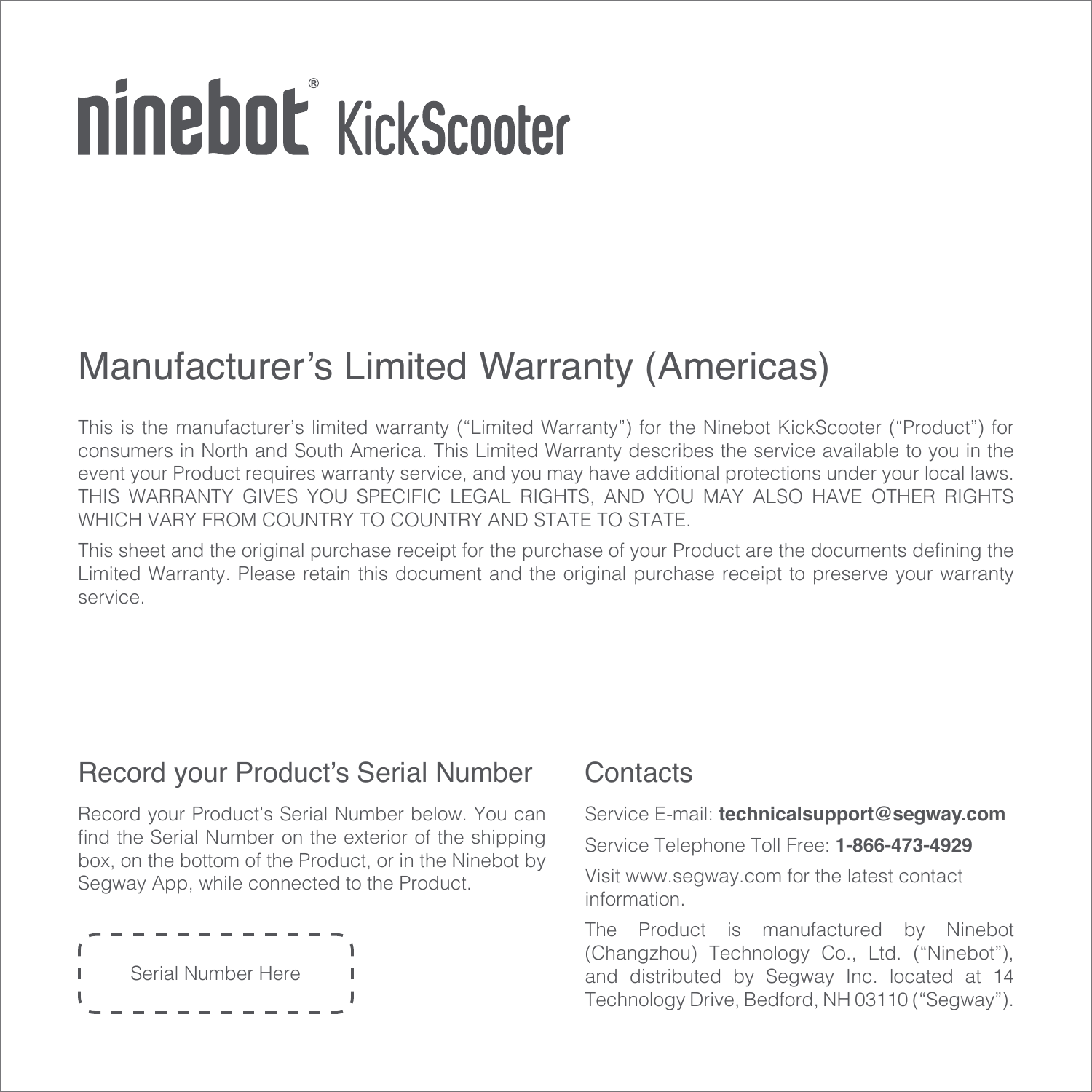### 1. Limited Warranty Period

This Limited Warranty covers all defects in material and workmanship of the Product arising or occurring as a result of your normal and ordinary use of the Product. In the event a defect covered by this Limited Warranty occurs, Segway will repair or replace your Product in accordance with the terms of this Limited Warranty. The applicable period for the Limited Warranty begins from the later of either: (i) the original purchase date of the Product from an authorized Segway Distributor or Dealer; or (ii) the activation date of the Product through the Ninebot by Segway App, and applies to the Product in the following ways:

| $\bullet$ Deck  |                                      |
|-----------------|--------------------------------------|
|                 | • Front Wheel and Hub Motor Assembly |
|                 | • Front Fork and Neck Assembly       |
| $\bullet$       | <b>Rear Fork Assembly</b>            |
| $\bullet$       | Control Board Assembly               |
|                 | • Stem (Battery Cabin)               |
| Dashboard<br>۰  |                                      |
| Stem<br>۰       |                                      |
| Handlebar<br>٠  |                                      |
| • Folding Pedal |                                      |
| • Spring Cable  |                                      |
| • Charge Port   |                                      |
| $\bullet$       | Bottom Cover (Metal)                 |
|                 |                                      |
|                 | • Battery Charger                    |
| • Battery Pack  |                                      |
|                 | • Electronic Throttle                |
| $\bullet$       | Electronic Brake                     |
|                 |                                      |
|                 | • Handlebar Grips                    |
|                 | • Handlebar Ends                     |

• Rear Wheel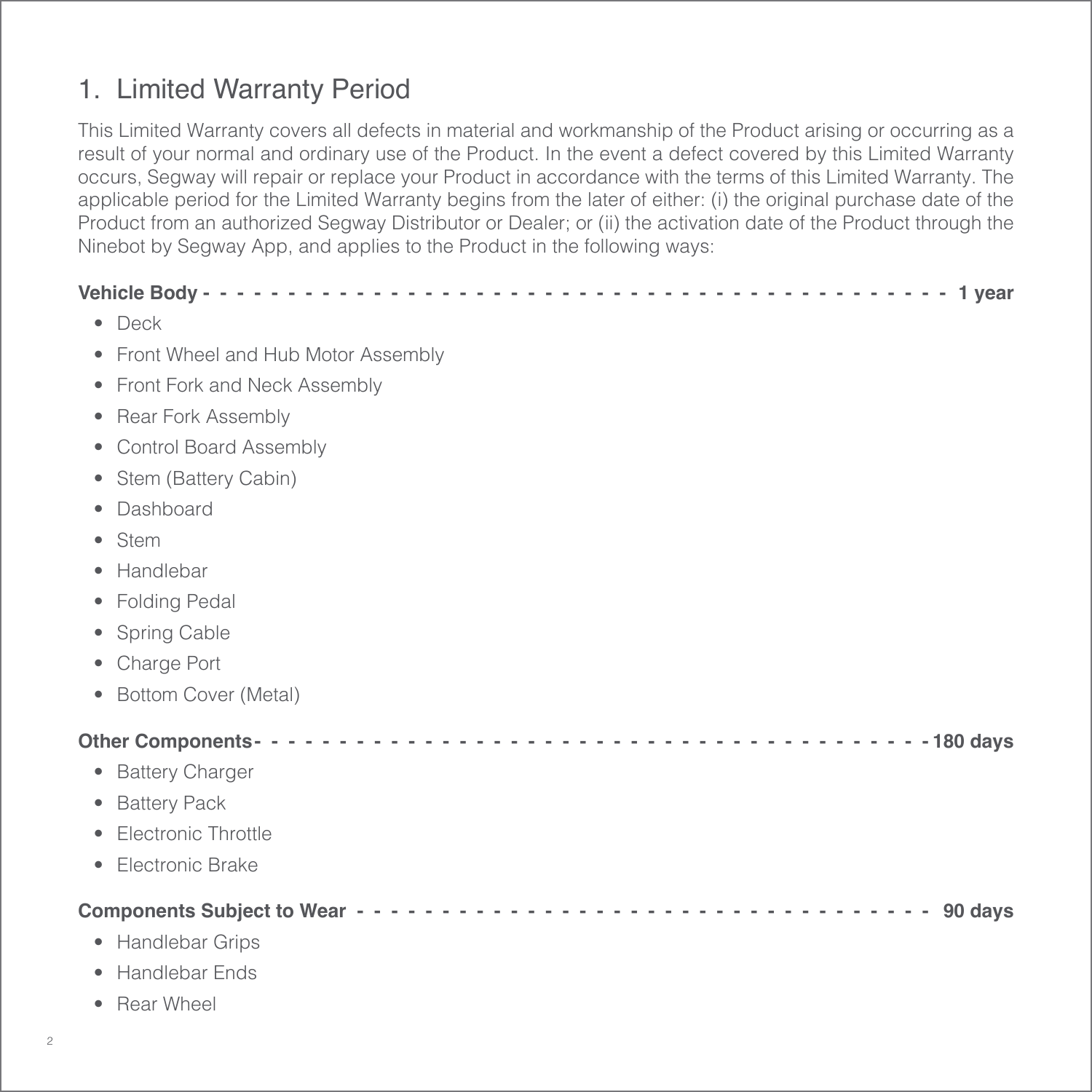- Headlight
- Front Fender
- Rear Fender
- **Brake Light**
- **Front Decorative Strips**
- Rear Decorative Strips
- Deck Grip Tape
- **Bottom LED Strip**
- Front Fork Cover
- Folding Pedal Cover
- Reflective Stickers
- Bottom Cover (Plastic)
- Kickstand
- Fastener Covers
- Charge Port Cover

### **Replacements and Repairs**

The longer of: (i) the remainder of the original Limited Warranty for the Product; or (ii) 90 days from the consumer's date of receipt of the replacement or repaired Product.

### 2. Limited Warranty Service Process

Segway's online help resources are available at: http://www.segway.com/support/service-warranties.

If you discover what you believe is a defect for your Product, please contact Segway at 1-866-473-4929 or at technicalsupport@segway.com. Segway's technical support personnel are available to assist you in diagnosing and fixing any problems you may encounter in the use of your Product. In the event we cannot help you fix the problem, you may be entitled to warranty service under this Limited Warranty.

In order to submit your Product for warranty service pursuant to this Limited Warranty, you will be asked to provide Segway with (i) the proof of purchase from an authorized retailer; and (ii) the Product's serial number. Upon verification of your eligibility, you will need to provide your name, email address, mailing address and contact telephone number in order to receive a return materials authorization ("RMA") number. Segway must receive your defective Product within thirty (30) days from Segway's issuance of an RMA to you. Segway may direct you to a designated third party for warranty repairs.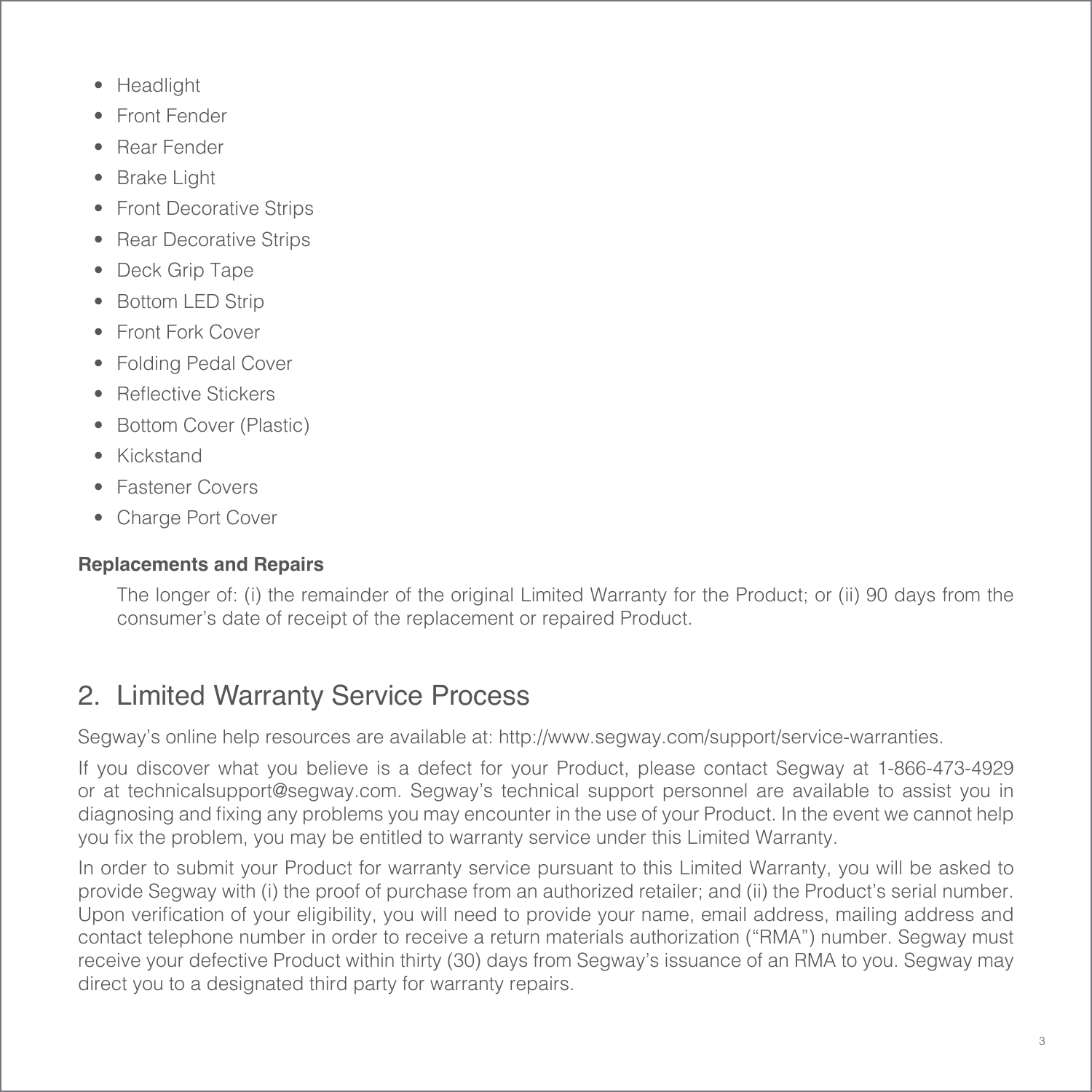You will be responsible for the cost of shipping and insuring the shipment of your Product to Segway, and you assume the risk of loss in the event your Product is lost or damaged during shipment from you to Segway. You must include your defective Product within the original packaging or Segway approved packaging, which will be provided at a cost, for the shipment of the Product to Segway. Neither Ninebot nor Segway is responsible for any damages caused by your improper packaging or shipment of the Product to Segway.

An authorized service provider will conduct an inspection of your Product. If Segway determines that the problem is not covered under the Limited Warranty, Segway will notify you and inform you of service or replacement alternatives that are available to you on a fee basis, or Segway will return your Product to you unrepaired, and in such instance, you will be responsible for the cost of shipping and insuring the shipment of your Product from Segway to you.

For eligible warranty claims, Segway will service defective Product with new or reconditioned parts of same or similar style at no cost to you for the service. Parts replaced by Segway will be retained by, and become the property of Segway. For eligible warranty claims, Segway will pay reasonable return shipping charges for the return of the Product to you.

### 3. Limited Warranty Eligibility

- **3.1.** Your request for service must be received by Segway within the Limited Warranty Period as described above, and Segway must receive your Product in accordance with the Limited Warranty Service Process defined above.
- **3.2.** Your Product must be purchased from an authorized reseller of the Product.
- **3.3.** You must retain the original purchase receipt and your Limited Warranty, and provide this documentation to Segway to verify your warranty eligibility.
- **3.4.** This Limited Warranty describes the service available to you in the event your Product requires warranty service.
- **3.5.** Your Product must have the serial number clearly legible, unobscured, uneffaced and unmodified.
- **3.6.** Your Product must have its tamper-resistant seals in place and unmodified.

### 4. Limited Warranty Exclusions

This Limited Warranty describes the service available to you in the event your Product requires warranty service, and you may have additional protections under your local laws. This Limited Warranty does not cover and excludes damage to your Product:

- **4.1.** Caused by abuse, misuse, neglect or commercial use.
- **4.2.** Caused by improper charging, storage, or operation, including, without limitation, use contrary to the users' materials, use exceeding specified height, weight and age limits, use on stairs, walls and curbs, or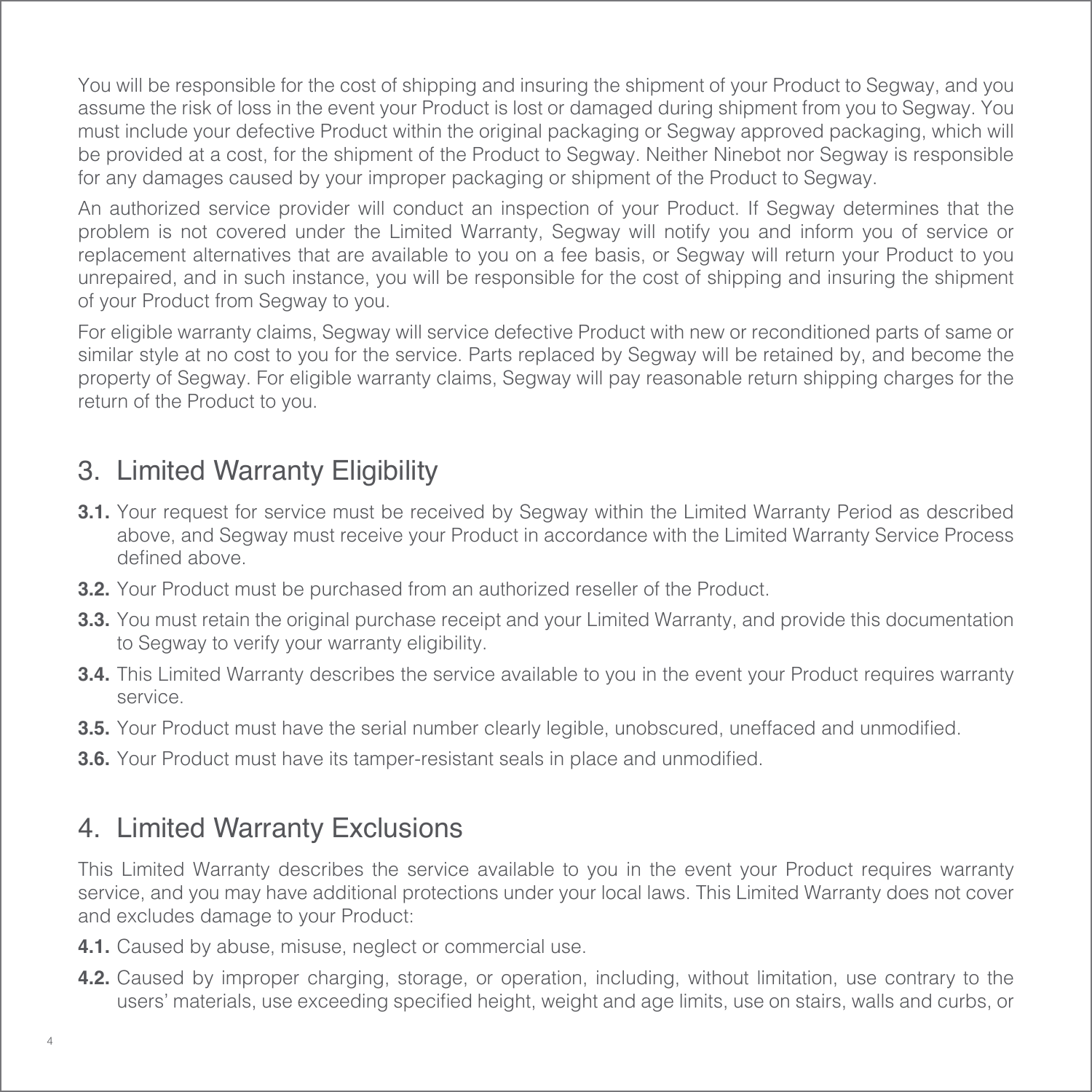any extreme sport or exhibition use.

- **4.3.** Caused by accident, collision, riding over obstacles, racing, fire, water submersion, high pressure water spray, freezing, earthquake, dropping, severe oxidation, or chemical solvent corrosion.
- **4.4.** Caused by any repair that was unauthorized by Ninebot or Segway.
- **4.5.** Caused from improper packaging or mishandling during shipment to the warranty-service provider.
- **4.6.** That is cosmetic, including, scratches, dents and the removal of protective coatings that are designed to diminish over time, unless such damage occurred due to a defect in materials.
- **4.7.** Caused by the use of the Product with, or any modification to the Product using, any third party product, component or accessory that is not sold by Ninebot or Segway.
- **4.8.** That does not arise from Ninebot's product-design, technology, manufacturing or quality.

### 5. Liability Disclaimer and Limitation

Neither Ninebot nor Segway assumes, or authorizes anyone to assume on its behalf, any other obligation or liability in connection with a Product, its component parts, accessories, service repair, or this Limited Warranty. Ninebot and Segway are not responsible for any loss of use of a Product, its component parts, accessories, or for any inconvenience or other loss or damage which might be caused from any defect in a Product, its component parts, accessories, service repair, or for any other incidental or consequential damages the purchaser may have as a result of any defect in a Product, its component parts, accessories, or service repair.

THIS LIMITED WARRANTY IS THE ONLY WARRANTY APPLICABLE TO PRODUCT AND ITS COMPONENT PARTS, ACCESSORIES, AND SERVICE REPAIR. NINEBOT, SEGWAY AND THEIR RESPECTIVE AFFILIATED COMPANIES DISCLAIM ALL OTHER WARRANTIES, EXPRESS OR IMPLIED, INCLUDING IMPLIED WARRANTIES OF MERCHANTABILITY AND FITNESS FOR A PARTICULAR PURPOSE, OTHER THAN THOSE WARRANTIES IMPLIED BY AND INCAPABLE OF EXCLUSION, RESTRICTION, OR MODIFICATION UNDER APPLICABLE LAW. ANY SUCH IMPLIED WARRANTIES WHICH MAY BE REQUIRED BY LAW AND ARE NOT DISCLAIMED HEREBY ARE LIMITED, TO THE EXTENT ALLOWED BY LAW, TO THE APPLICABLE PERIOD OF THIS LIMITED WARRANTY, OR TO THE APPLICABLE TIME PERIOD PROVIDED BY THE APPLICABLE COUNTRY/STATE LAW, WHICHEVER PERIOD IS SHORTER. SOME COUNTRIES/STATES DO NOT ALLOW LIMITATIONS ON HOW LONG AN IMPLIED WARRANTY LASTS, SO THE ABOVE LIMITATION MAY NOT APPLY TO YOU. SOME COUNTRIES/STATES DO NOT ALLOW THE EXCLUSION OR LIMITATION OF INCIDENTAL OR CONSEQUENTIAL DAMAGES, SO THE ABOVE LIMITATION OR EXCLUSION MAY NOT APPLY TO SOME PURCHASERS.

NINEBOT'S AND SEGWAY'S TOTAL AND AGGREGATE LIABILITY FOR ALL CLAIMS, JOINT AND SEVERALLY, ARISING HEREUNDER AND ANY AND ALL APPLICABLE WARRANTIES AT LAW ARE LIMITED TO THE REPAIR OR REPLACEMENT OF ANY DEFECTIVE PRODUCT, AS DETERMINED IN NINEBOT'S OR SEGWAY'S DISCRETION, AND ALL INCIDENTAL AND CONSEQUENTIAL DAMAGES ARE HEREBY EXCLUDED, UNLESS SUCH LIMITATIONS AND EXCLUSIONS ARE PROHIBITED BY APPLICABLE LAW.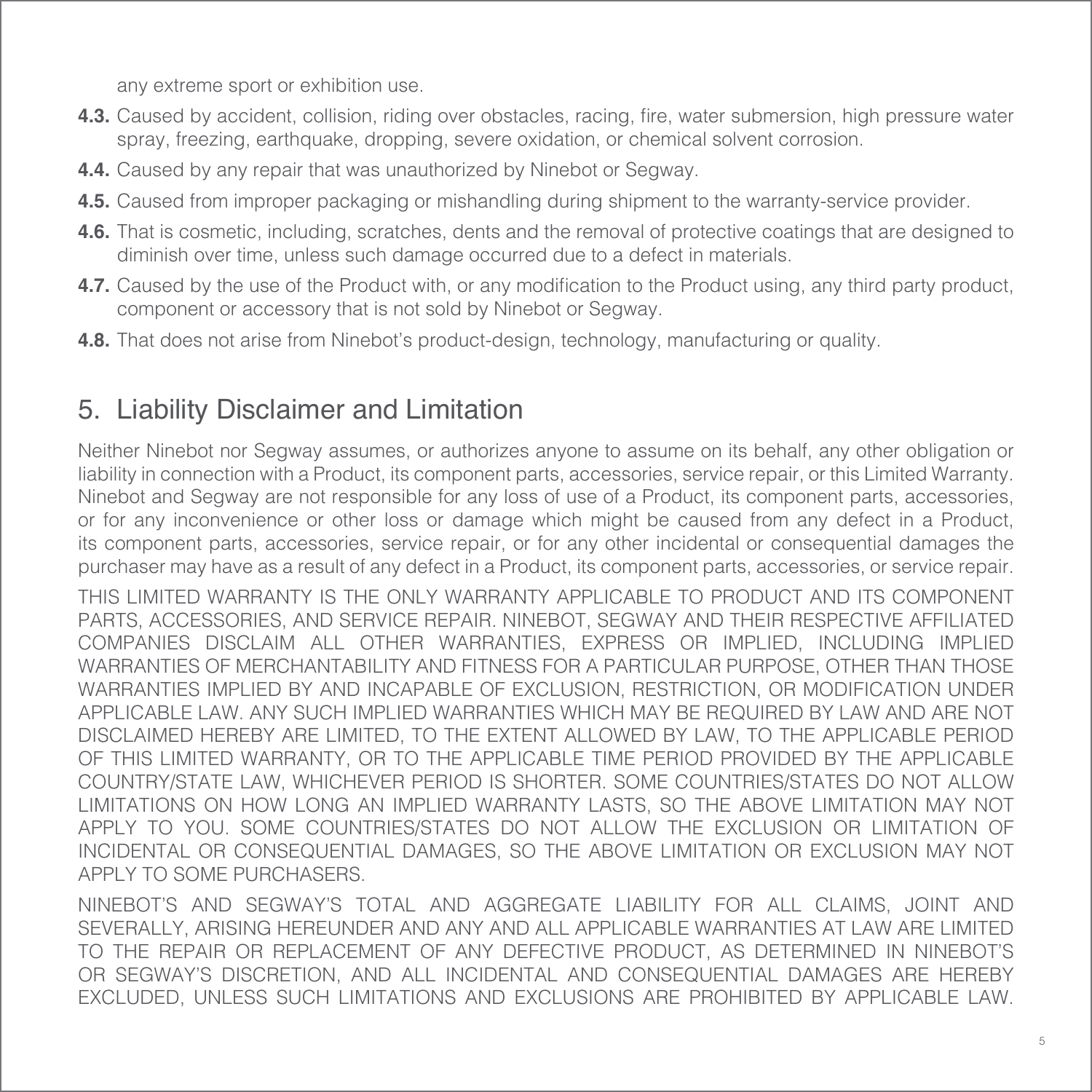SOME COUNTRIES/STATES DO NOT ALLOW THE EXCLUSION OR LIMITATION OF INCIDENTAL OR CONSEQUENTIAL DAMAGES, SO THE ABOVE LIMITATION OR EXCLUSION MAY NOT APPLY TO YOU.

### 6. Claims and Dispute Resolution

SEGWAY AND YOU AGREE THAT ALL CLAIMS OR DISPUTES ARISING IN ANY WAY FROM THIS LIMITED WARRANTY OR THE SALE, CONDITION OR PERFORMANCE OF THE PRODUCT, WHETHER BASED IN CONTRACT, TORT, STATUTORY, FRAUD, MISREPRESENTATION OR ANY OTHER LEGAL THEORY, AND ALL CLAIMS THAT ARE SUBJECT OF A PURPORTED CLASS ACTION LITIGATION THAT YOU ARE NOT A MEMBER OF THE CERTIFIED CLASS, SHALL BE RESOLVED THROUGH ARBITRATION AS PROVIDED FOR HEREIN, OR IN SMALL CLAIMS COURT, AND NOT BY A TRIAL BY JURY. YOU WAIVE THE RIGHT TO A TRIAL BY JURY, AND WAIVE THE RIGHT TO PARTICIPATE IN CLASS ACTIONS ARISING FROM OR RELATING TO ANY AND ALL CLAIMS AND DISPUTES WITH NINEBOT AND SEGWAY. YOU AGREE THAT YOU MAY ARBITRATE CLAIMS AGAINST NINEBOT AND SEGWAY ONLY IN YOUR INDIVIDUAL CAPACITY, AND NOT AS A PLAINTIFF, A CLASS REPRESENTATIVE, OR CLASS MEMBER IN ANY CLASS OR REPRESENTATIVE PROCEEDING. THIS AGREEMENT EVIDENCES A TRANSACTION IN INTERSTATE COMMERCE, AND THUS THE FEDERAL ARBITRATION ACT GOVERNS THE INTERPRETATION AND ENFORCEMENT OF THIS PROVISION. THIS PARAGRAPH SHALL SURVIVE THE TERMINATION OF THIS LIMITED WARRANTY. NINEBOT REQUIRES THAT YOU ARBITRATE YOUR CLAIMS AGAINST NINEBOT PURSUANT TO THE ARBITRATION DESCRIBED BELOW PRIOR TO YOUR EXERCISE OF YOUR RIGHTS PURSUANT TO TITLE I OF THE MAGNUSON-MOSS WARRANTY ACT. TITLE I OF THE MAGNUSON-MOSS WARRANTY ACT DOES NOT REQUIRE YOU TO PURSUE RIGHTS AND REMEDIES AVAILABLE TO YOU THAT ARE NOT PROVIDED BY TITLE I OF THE MAGNUSON-MOSS WARRANTY ACT.

Any such arbitration shall not be combined or consolidated with a claim or dispute involving any other person's or entity's product or claim or dispute, and specifically, without limitation of the foregoing, shall not under any circumstances proceed as part of a class action or class arbitration.

If you intend to seek arbitration, you must first send to Ninebot, by certified mail, a written notice of dispute at least thirty (30) days in advance of initiating the arbitration. The notice to Ninebot should be addressed to: Attention: Disputes, Segway Inc., 14 Technology Drive, Bedford, NH 03110. The notice must include: (i) a description of your claim and the basis of the dispute; and (ii) a description of the relief you are seeking. If Ninebot and you do not reach an agreement to resolve the claim within thirty (30) days after Ninebot receives your notice, you or Ninebot may commence an arbitration proceeding. You are encouraged to seek redress directly from Ninebot, provided, however, Ninebot does not require you to seek your redress solely from Ninebot.

During the arbitration, the amount of any settlement offer made by Ninebot or you will not be disclosed to the arbitrator until after the arbitrator determines the amount, if any, to which you or Ninebot is entitled to receive from the other party.

The arbitration shall be conducted by the American Arbitration Association (AAA) pursuant to its Commercial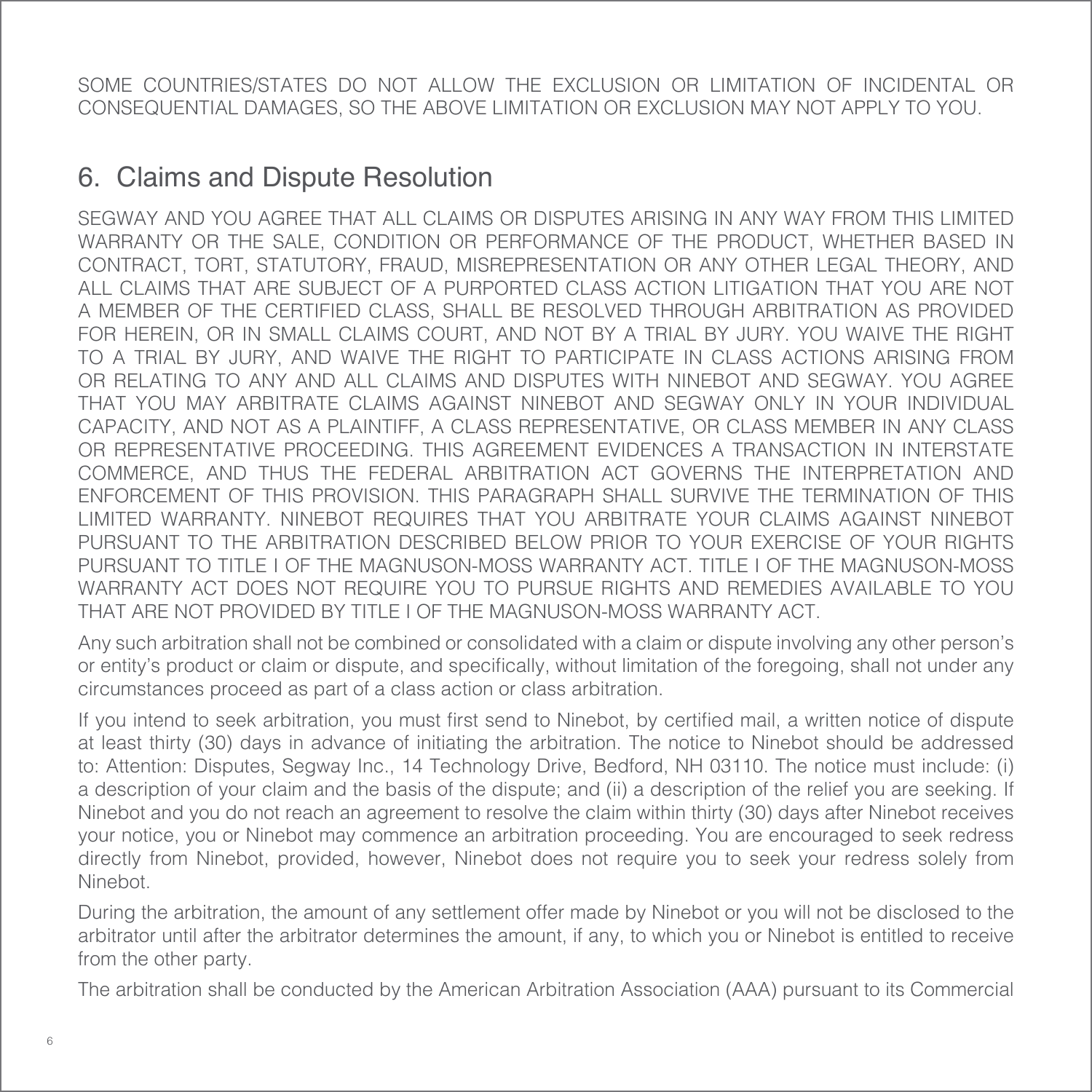Arbitration Rules and the Supplementary Procedures for Consumer-Related Disputes (collectively "AAA Rules"). The AAA Rules are available online at adr.org, or by calling the AAA at 1-800-778-7879. The Federal Arbitration Act governs this provision. Even after the termination of the Limited Warranty, the arbitrator shall decide all issues of interpretation and application of the Limited Warranty, and a court may determine the scope and enforceability of this arbitration provision. The arbitration shall be conducted before a single arbitrator, whose award may not exceed, in form or amount, the relief allowed by the applicable law.

Ninebot shall pay for your cost of the arbitration. For any arbitration in which your total damage claims, exclusive of attorney fees and expert witness fees, is \$5,000.00 or less ("Small Claim"), the arbitrator may, if you prevail, award your reasonable attorney fees, expert witness fees and costs as part of any award, but may not grant its attorney fees, expert witness fees or costs unless it is determined that any of the claims was brought in bad faith. In a Small Claim case, you shall be required to pay no more than half of the total administrative, facility and arbitrator fees, or \$50.00 of such fees, whichever is less, and Ninebot shall pay the remainder of such fees.

Administrative, facility and arbitrator fees for arbitrations in which your total damage claims, exclusive of attorney fees and expert witness fees, exceed \$5,000.00 ("Large Claim"), shall be determined according to AAA Rules. In a Large Claim case, the arbitrator may grant to the prevailing party, or apportion among the parties, reasonable attorney fees, expert witness fees and costs. The arbitrator may award declaratory or injunctive relief only in favor of the individual party seeking relief and only to the extent necessary to provide relief warranted by that party's individual claim.

Judgment may be entered on the arbitrator's award in a Small Claim or Large Claim case in any court of competent jurisdiction.

This arbitration provision also applies to claims and disputes by you, the purchaser of the product, and all those in privity with you, including your family members, beneficiaries and assigns, against Ninebot's parent(s), subsidiaries and affiliates, and any person or entity that licensed, supplied, sold or distributed the product, and each of their officers, employees, representatives, licensors/licensees, agents, beneficiaries, predecessors in interest, successors, and/or assigns.

You may opt out of this dispute resolution procedure by providing notice to Ninebot no later than thirty (30) calendar days after the date of the first consumer purchaser's purchase of the product. To opt out you must send notice by e-mail to Ninebot at optout@segway.com, with the subject line: "Arbitration Opt Out." The opt out notice by e-mail must include (a) your name, email address, mailing address and phone number; (b) the date on which the product was purchased; (c) the product model name or model number; and (d) the Serial Number. Alternatively, you may opt out by calling 1-866-473-4929, prompt 2 no later than thirty (30) calendar days from the date of the first consumer purchaser's purchase of the product and providing the same information. These are the only two forms of notice that will be effective to opt out of this dispute resolution procedure. Opting out of this dispute resolution procedure will not affect the coverage of the Limited Warranty in any way, and you will continue to enjoy the benefits of the Limited Warranty.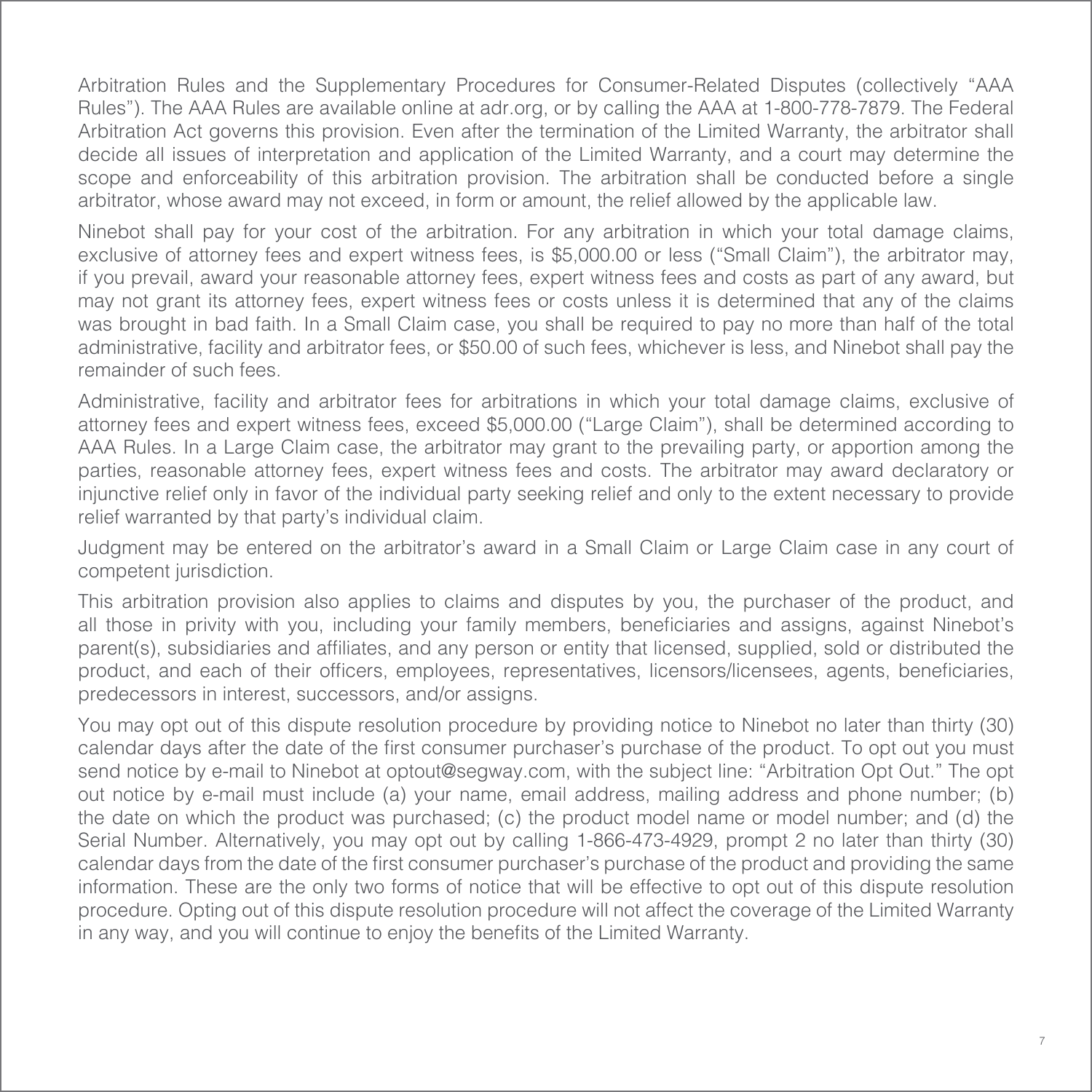#### **The following is a description of the arbitration process:**

- **A.** Mail a Notice of Dispute to Ninebot. Prior to initiating arbitration against Ninebot, you must first notify Ninebot of your dispute. Please include your contact information, your concerns, and the relief you seek from Ninebot, and any information you believe would be helpful in the resolution of your dispute. Ninebot will review your Notice of Dispute to determine whether Ninebot can satisfy your concerns without the need for arbitration. The notice should be sent by certified mail to Attention: Disputes, Segway Inc., 14 Technology Drive, Bedford, NH 03110. Please keep a copy of your notice for your records.
- **B.** Wait 30 Days. Ninebot will review your Notice of Dispute within thirty (30) days of Ninebot's receipt of your Notice of Dispute. If you do not hear from Ninebot within thirty (30) days of Ninebot's receipt of your Notice of Dispute, you may proceed with filing an arbitration claim against Ninebot. Should Ninebot provide you a written settlement offer, please keep this settlement offer as Ninebot and you will be required to show this settlement offer to the arbitrator, although such offers cannot be shown to the arbitrator until after the determination of the merits of your claim.
- **C.** Complete a Demand for Arbitration. You can initiate arbitration by completing a Demand for Arbitration that includes a basic statement of the (i) names and addresses and telephone numbers of the parties involved); (ii) your description of the dispute; and (iii) your short statement detailing why you are entitled to relief.
- **D.** Send Ninebot Your Demand for Arbitration. You can send Ninebot your Demand for Arbitration at the following address: Attention: Disputes, Segway Inc., 14 Technology Drive, Bedford, NH 03110. Please keep a copy of your notice for your records.
- **E.** Send AAA Two (2) Copies of Your Demand for Arbitration. The Demand for Arbitration includes the address that you are to send two (2) copies of your Demand for Arbitration. This address is AAA Case Filing Services at 1101 Laurel Oak Road, Suite 100, Voorhees, NJ 08043. You should also include a copy of this warranty policy, and the appropriate filing fee. Ninebot will promptly reimburse you for this filing fee. If you cannot afford to pay the filing fee, please contact Ninebot, and Ninebot will pay the filing fee for you if your claims seek a remedy less than \$75,000. AAA has an online filing option that you can find on its website: www.adr.org.
- **F.** AAA Appointment of Arbitrator. If no claim in the arbitration exceeds \$75,000, the AAA will appoint an arbitrator and notify you and Ninebot of the arbitrator's name and qualifications. The AAA requires all arbitrators to check for any past or present relationships with the parties, potential witnesses, and the parties' attorneys. If the arbitrator has any such relationship, the AAA will inform Ninebot and you. If either you or Ninebot objects to the AAA's choice of arbitrator, we'll have seven (7) days to inform the AAA.
- **G.** Choose the Type of Hearing You Would Like. Unless you and Ninebot agree to have any arbitration hearings somewhere else, the arbitration will take place in the county (or parish) that you purchased the Product. If your claim is for \$10,000 or less, you may choose to have the hearing conducted by telephone or in person. Alternatively, you may choose to proceed to conduct the entire arbitration through written correspondence with the arbitrator that doesn't include an interactive hearing. Once the AAA has commenced the arbitration, you have ten (10) days to inform the AAA of your choice of hearing. If you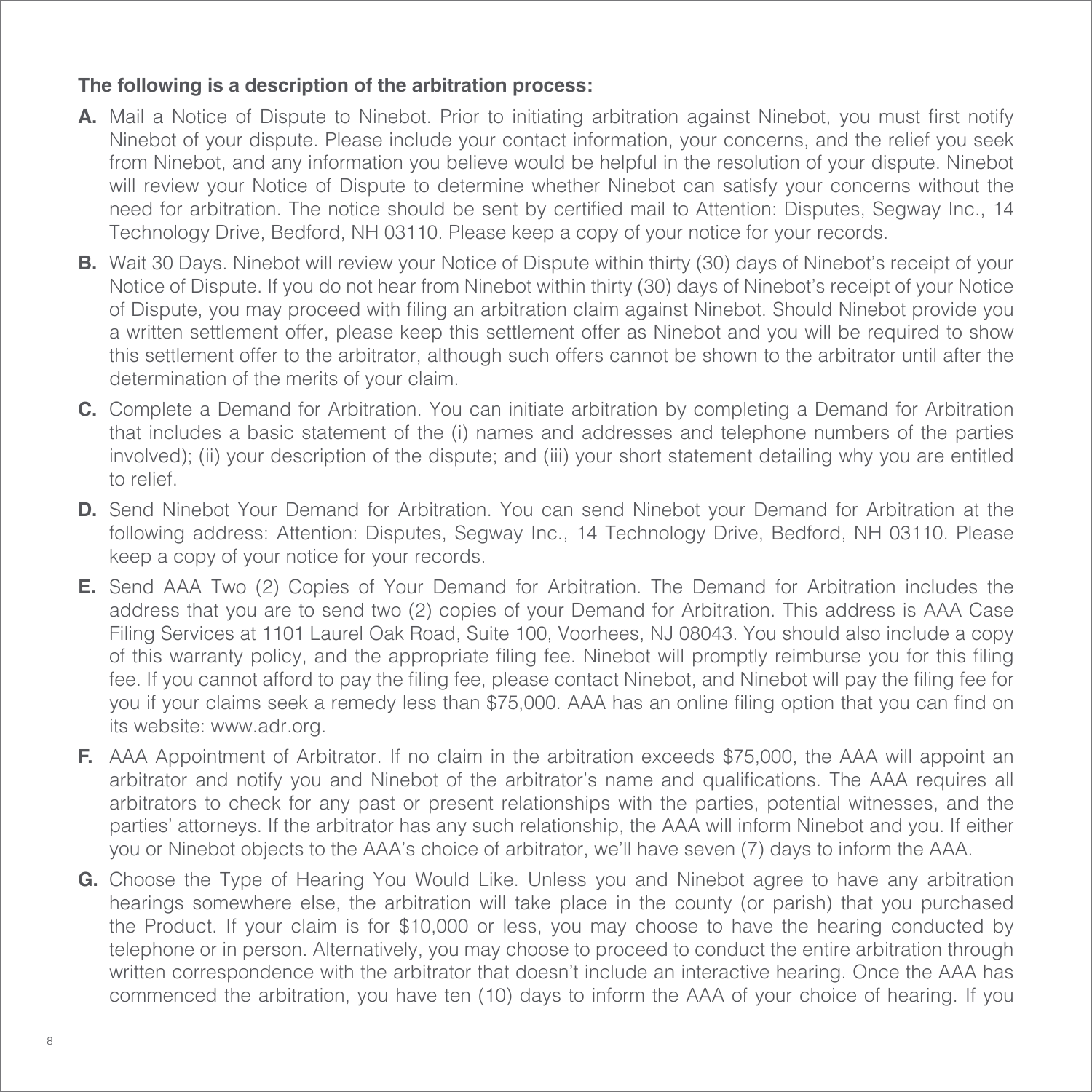don't make a choice, the AAA will conduct the arbitration by written correspondence without an interactive hearing. If your claim exceeds \$10,000, the right to a hearing will be determined by the AAA rules. Those rules currently provide for an in-person hearing if your claim exceeds \$10,000, but you and Ninebot may agree whether that hearing is in person or by telephone, or whether to instead proceed with written correspondence.

**H.** Arbitrator's Decision. Within fourteen (14) days from the conclusion of the in-person or telephone hearing, or from the submission of all written evidence to the arbitrator if you have elected to conduct the arbitration through written correspondence, the arbitrator will render a written decision. That decision will include the essential findings and conclusions upon which the arbitrator based his or her award. Ninebot will immediately respond to the arbitrator notifying the arbitrator whether, and to what extent, Ninebot will abide by the decision, perform the obligations it has agreed to do. Any decision by the arbitrator may be utilized by any party for any reason.

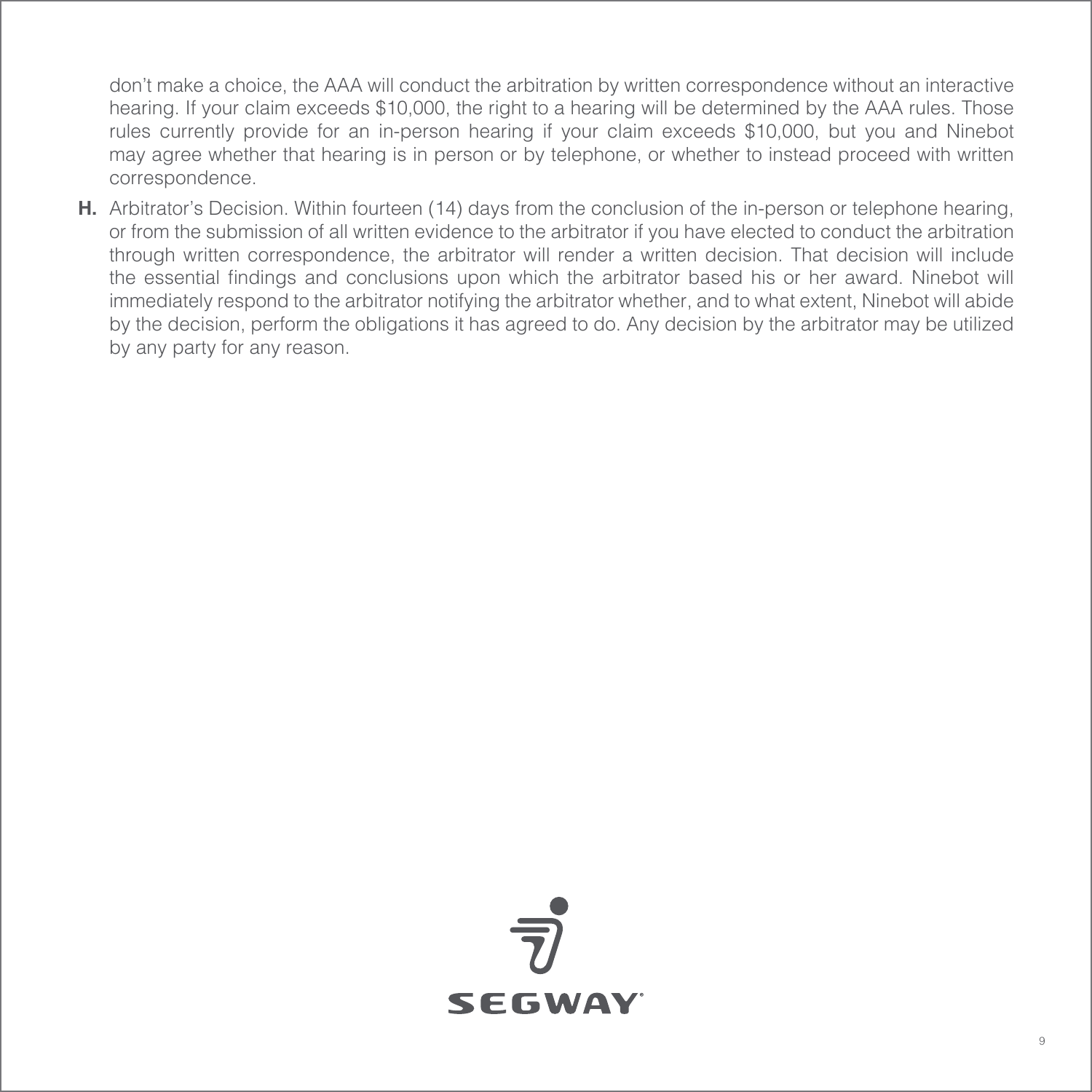# ninebot KickScooter

# Manufacture's Limited Warranty (EMEA)

This is the manufacturer's limited warranty ("Limited Warranty") for the Ninebot KickScooter ("Product") for consumers in Europe, Middle East, and Africa ("Territory"). This Limited Warranty describes the service available to you in the event your Product requires warranty service, and you may have additional protections under your local laws. This Limited Warranty is an additional warranty, that does not in any way affect or limit the statutory rights you may have as a consumer, for example with respect to conformity.

This sheet and the original purchase receipt for the purchase of your Product are the documents defining the Limited Warranty. Please retain this document and the original purchase receipt to preserve your warranty service.

### Record your Product's Serial Number

Record your Product's Serial Number below. You can find the Serial Number on the exterior of the shipping box, on the bottom of the Product, or in the Ninebot by Segway App, while connected to the Product.



### **Contacts**

Visit www.segway.com for the latest contact information.

#### Service E-mail: **service@segway.eu.com**

The Product is manufactured by Ninebot (Changzhou) Technology Co., Ltd. ("Ninebot"), and distributed by Segway Europe BV, Hogehilweg 8, 1101 CC Amsterdam, The Netherlands ("Segway").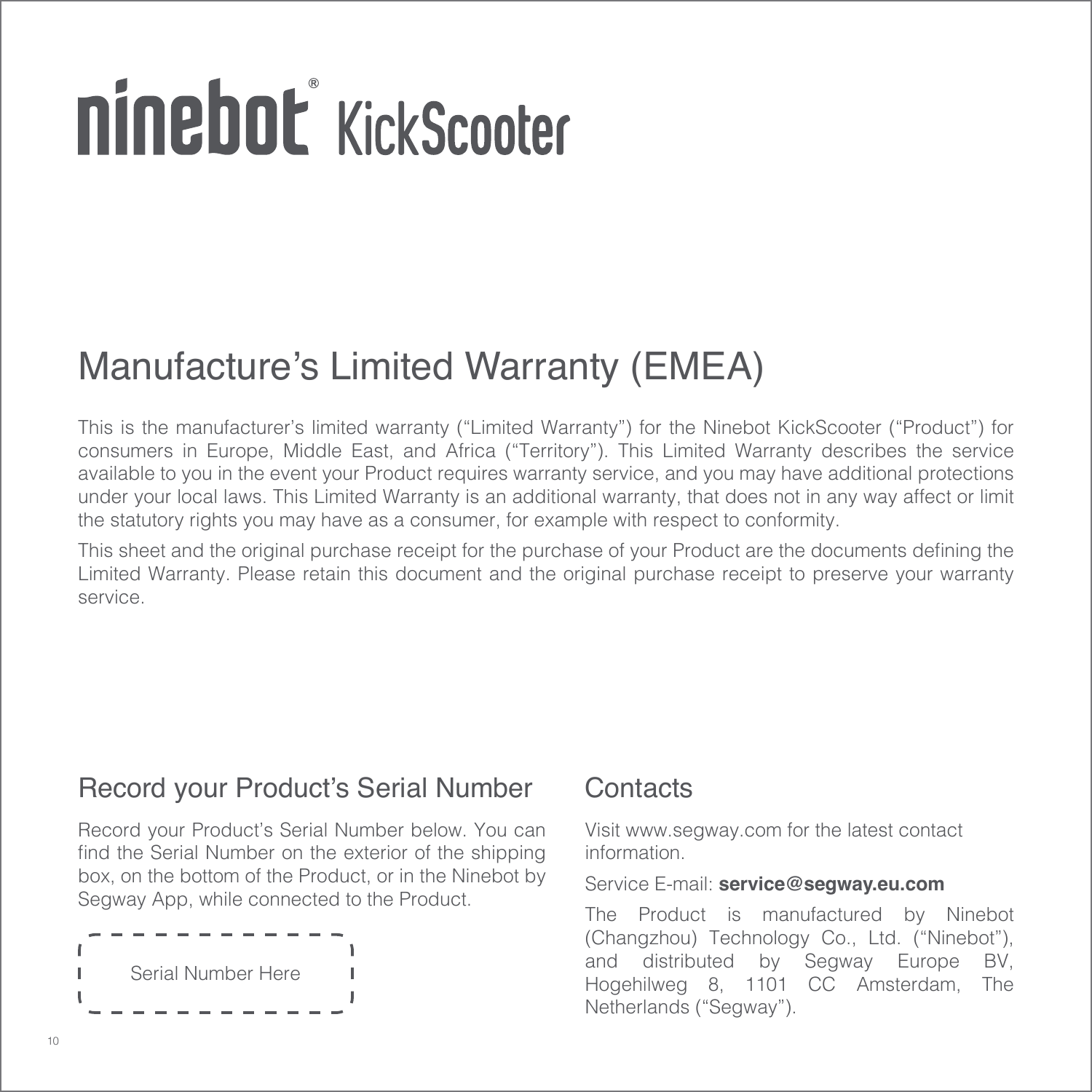## 1. Limited Warranty Period

This Limited Warranty covers all defects in material and workmanship of the Product arising or occurring as a result of your normal and ordinary use of the Product. In the event a defect covered by this Limited Warranty occurs, Segway will repair or replace your Product in accordance with the terms of this Limited Warranty. The applicable period for the Limited Warranty begins from the later of either: (i) the original purchase date of the Product from an authorized Segway Distributor or Dealer; or (ii) the activation date of the Product through the Ninebot by Segway App, and applies to the Product in the following ways:

| $\bullet$ Deck |                                      |
|----------------|--------------------------------------|
|                | • Front Wheel and Hub Motor Assembly |
|                | • Front Fork and Neck Assembly       |
|                | • Rear Fork Assembly                 |
|                | • Control Board Assembly             |
|                | • Stem (Battery Cabin)               |
|                | Dashboard                            |
| Stem<br>۰      |                                      |
|                | Handlebar                            |
|                | • Folding Pedal                      |
|                | • Spring Cable                       |
|                | • Charge Port                        |
|                | • Bottom Cover (Metal)               |
|                |                                      |
|                | • Battery Charger                    |
|                | • Battery Pack                       |
|                | • Electronic Throttle                |
| ٠              | Electronic Brake                     |
|                |                                      |
|                | • Handlebar Grips                    |
|                | • Handlebar Ends                     |

• Rear Wheel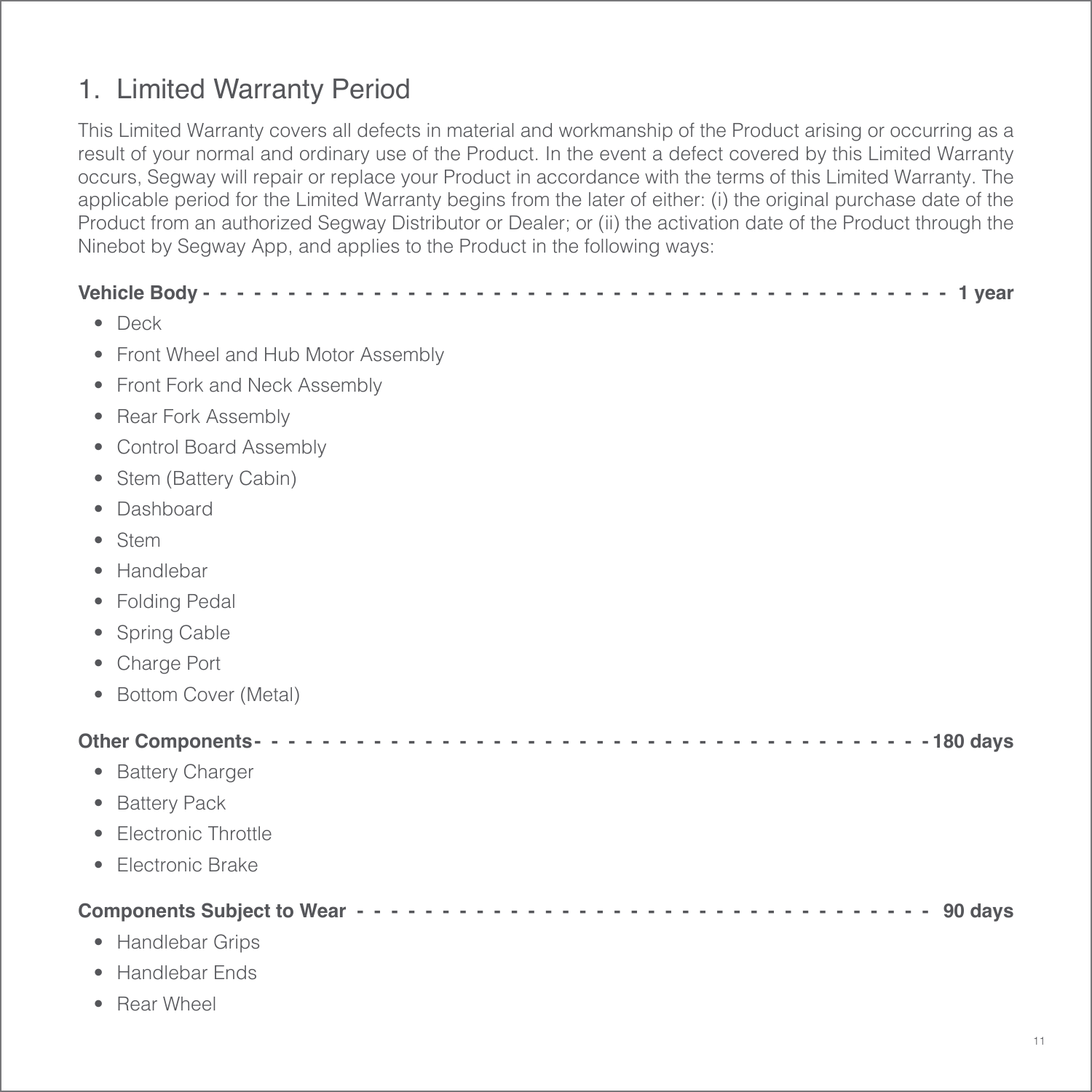- Headlight
- Front Fender
- Rear Fender
- **Brake Light**
- **Front Decorative Strips**
- Rear Decorative Strips
- Deck Grip Tape
- **Bottom LED Strip**
- Front Fork Cover
- Folding Pedal Cover
- Reflective Stickers
- Bottom Cover (Plastic)
- Kickstand
- Fastener Covers
- Charge Port Cover

### 2. Limited Warranty Service Process

Segway's online help resources are available at: http://www.segway.com/support/service-warranties.

If you discover what you believe is a defect for your Product, please contact Segway at service@segway. eu.com. Segway's technical support personnel are available to assist you in diagnosing and fixing any problems you may encounter in the use of your Product. In the event we cannot help you fix the problem, you may be entitled to warranty service under this Limited Warranty. In order to submit your Product for warranty service pursuant to this Limited Warranty, you will be asked to provide Segway with (i) the proof of purchase from an authorized retailer; and (ii) the Product's serial number. Upon verification of your eligibility, you will need to provide your name, email address, mailing address and contact telephone number in order to receive a return materials authorization ("RMA") number. Segway must receive your defective Product within thirty (30) days from Segway's issuance of an RMA to you. Segway may direct you to a designated third party for warranty repairs. You will be responsible for the cost of shipping and insuring the shipment of your Product to Segway, and you assume the risk of loss in the event your Product is lost or damaged during shipment from you to Segway. You must include your defective Product within the original packaging or Segway approved packaging, which will be provided at a cost, for the shipment of the Product to Segway. Neither Ninebot nor Segway is responsible for any damages caused by your improper packaging or shipment of the Product to Segway. An authorized service provider will conduct an inspection of your Product. If Segway determines that the problem is not covered under the Limited Warranty, Segway will notify you and inform you of service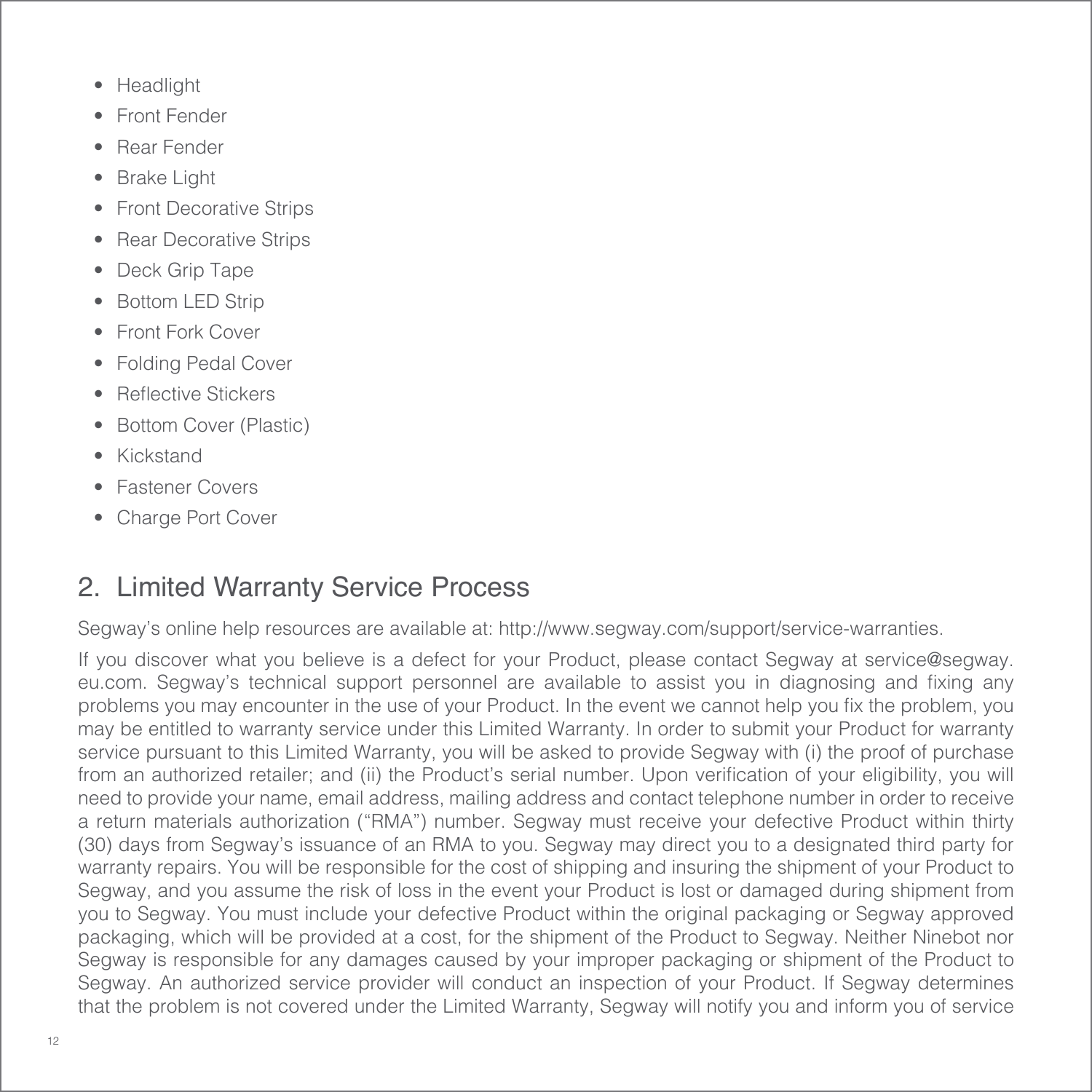or replacement alternatives that are available to you on a fee basis, or Segway will return your Product to you unrepaired, and in such instance, you will be responsible for the cost of shipping and insuring the shipment of your Product from Segway to you. For eligible warranty claims, Segway will service defective Product with new or reconditioned parts of same or similar style at no cost to you for the service. Parts replaced by Segway will be retained by, and become the property of Segway. For eligible warranty claims, Segway will refund your shipment costs for sending the defective Product to Segway and will pay reasonable return shipping charges for the return of the Product to you.

## 3. Limited Warranty Eligibility

- **3.1.** Your request for service must be received by Segway within the Limited Warranty Period as described in clause 1, and Segway must receive your Product in accordance with the Limited Warranty Service Process as described in clause 2.
- **3.2.** Your Product must be purchased from an authorized reseller of the Product.
- **3.3.** You must retain the original purchase receipt and your Limited Warranty, and provide this documentation to Segway to verify your warranty eligibility.
- **3.4.** This Limited Warranty describes the service available to you in the event your Product requires warranty service.
- **3.5.** Your Product must have the serial number clearly legible, unobscured, uneffaced and unmodified.
- **3.6.** Your Product must have its tamper-resistant seals in place and unmodified.

### 4. Limited Warranty Exclusions

This Limited Warranty describes the service available to you in the event your Product requires warranty service, and you may have additional protections under your local laws. This Limited Warranty does not cover and excludes damage to your Product:

- **4.1.** Caused by abuse, misuse, neglect, or commercial use.
- **4.2.** Caused by improper charging, storage, or operation, including, without limitation, use contrary to the users' materials, use exceeding specified height, weight and age limits, use on stairs, walls and curbs, or any extreme sport or exhibition use.
- **4.3.** Caused by accident, collision, riding over obstacles, racing, fire, water submersion, high pressure water spray, freezing, earthquake, dropping, severe oxidation, or chemical solvent corrosion.
- **4.4.** Caused by any repair that was unauthorized by Ninebot or Segway.
- **4.5.** Caused from improper packaging or mishandling during shipment to the warranty-service provider.
- **4.6.** That is cosmetic, including, scratches, dents and the removal of protective coatings that are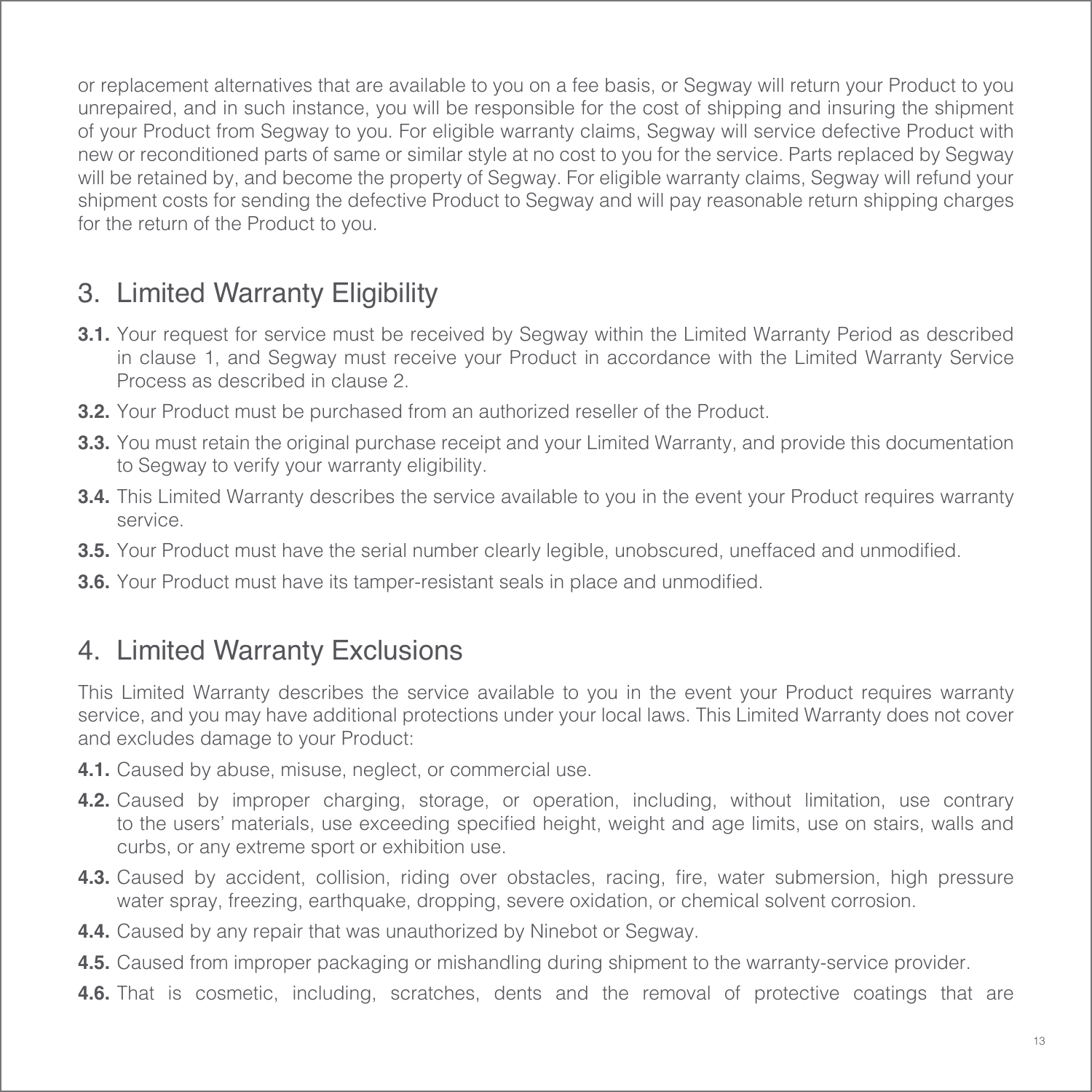designed to diminish over time, unless such damage occurred due to a defect in materials.

- **4.7.** Caused by the use of the Product with, or any modification to the Product using, any third party product, component or accessory that is not sold by Ninebot or Segway.
- **4.8.** That does not arise from Ninebot's product-design, technology, manufacturing, or quality

### 5. Liability Disclaimer and Limitation

Neither Ninebot nor Segway assumes, or authorizes anyone to assume on its behalf, any other obligation or liability in connection with a Product, its component parts, accessories, service repair, or this Limited Warranty. Ninebot and Segway are not responsible for any loss of use of a Product, its component parts, accessories, or for any inconvenience or other loss or damage which might be caused from any defect in a Product, its component parts, accessories, service repair, or for any other incidental or consequential damages the purchaser may have as a result of any defect in a Product, its component parts, accessories, or service repair. EXCEPT ONLY TO THE EXTENT MANDATORILY REQUIRED BY AN APPLICABLE LAW, THIS LIMITED WARRANTY IS THE ONLY WARRANTY APPLICABLE TO PRODUCT AND ITS COMPONENT PARTS, ACCESSORIES, AND SERVICE REPAIR. NINEBOT, SEGWAY AND THEIR RESPECTIVE AFFILIATED COMPANIES DISCLAIM ALL OTHER WARRANTIES, EXPRESS OR IMPLIED, INCLUDING IMPLIED WARRANTIES OF MERCHANTABILITY AND FITNESS FOR A PARTICULAR PURPOSE, OTHER THAN THOSE WARRANTIES IMPLIED BY AND INCAPABLE OF EXCLUSION, RESTRICTION, OR MODIFICATION UNDER APPLICABLE LAW. ANY SUCH IMPLIED WARRANTIES WHICH MAY BE REQUIRED BY LAW AND ARE NOT DISCLAIMED HEREBY ARE LIMITED, TO THE EXTENT ALLOWED BY LAW, TO THE APPLICABLE PERIOD OF THIS LIMITED WARRANTY, OR TO THE APPLICABLE TIME PERIOD PROVIDED BY THE APPLICABLE LAW, WHICHEVER PERIOD IS SHORTER. SOME COUNTRIES DO NOT ALLOW LIMITATIONS ON HOW LONG AN IMPLIED WARRANTY LASTS, SO THE ABOVE LIMITATION MAY NOT APPLY TO YOU. SOME COUNTRIES DO NOT ALLOW THE EXCLUSION OR LIMITATION OF INCIDENTAL OR CONSEQUENTIAL DAMAGES, SO THE ABOVE LIMITATION OR EXCLUSION MAY NOT APPLY TO SOME PURCHASERS. NINEBOT'S AND SEGWAY'S TOTAL AND AGGREGATE LIABILITY FOR ALL CLAIMS, JOINT AND SEVERALLY—EXCEPT TO THE EXTENT SUCH CLAIMS AIRISE FROM GROSS NEGLIGENCE OR WILLFULL MISCONDUCT OF NINEBOT OR SEGWAY OR ITS SENIOR MANAGEMENT—ARISING HEREUNDER AND ANY AND ALL APPLICABLE WARRANTIES AT LAW ARE LIMITED TO THE REPAIR OR REPLACEMENT OF ANY DEFECTIVE PRODUCT, AS DETERMINED IN NINEBOT'S OR SEGWAY'S DISCRETION, AND ALL INCIDENTAL AND CONSEQUENTIAL DAMAGES ARE HEREBY EXCLUDED, UNLESS SUCH LIMITATIONS AND EXCLUSIONS ARE PROHIBITED BY APPLICABLE LAW. SOME COUNTRIES DO NOT ALLOW THE EXCLUSION OR LIMITATION OF INCIDENTAL OR CONSEQUENTIAL DAMAGES, SO THE ABOVE LIMITATION OR EXCLUSION MAY NOT APPLY TO YOU.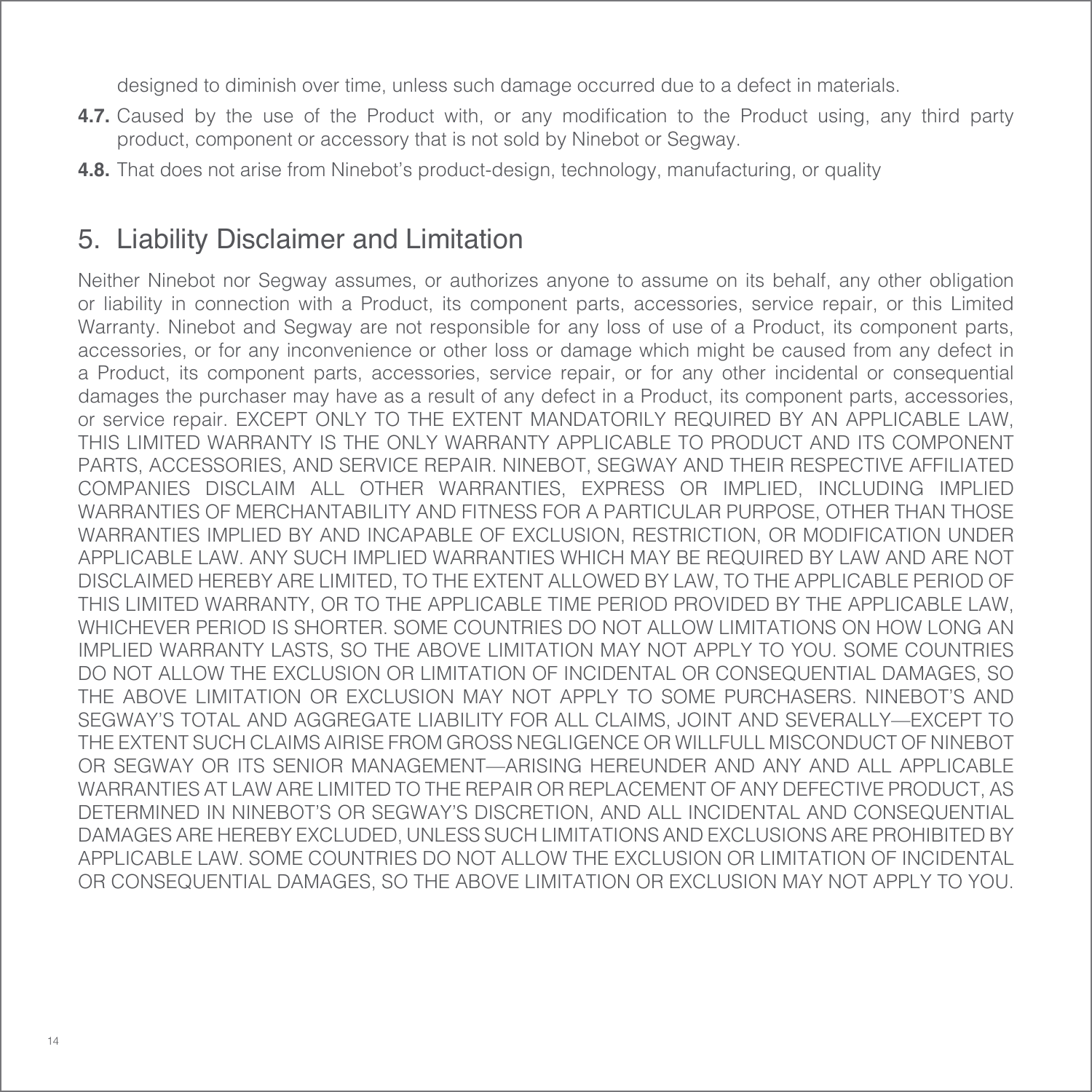## 6. Applicable Law and Disputes

Any and all claims or disputes of whatever nature arising out of or otherwise relating to this warranty shall be governed by and construed in accordance with the laws of the Netherlands with the exclusion of its conflicts of law provisions and the UN Convention on the International Sale of Goods. The sole and exclusive venue for and jurisdiction over any such claim or dispute shall be the Courts in Amsterdam, the Netherlands. The latter choice of law and forum applies only insofar as this does not conflict with any mandatory consumer laws in your jurisdiction.